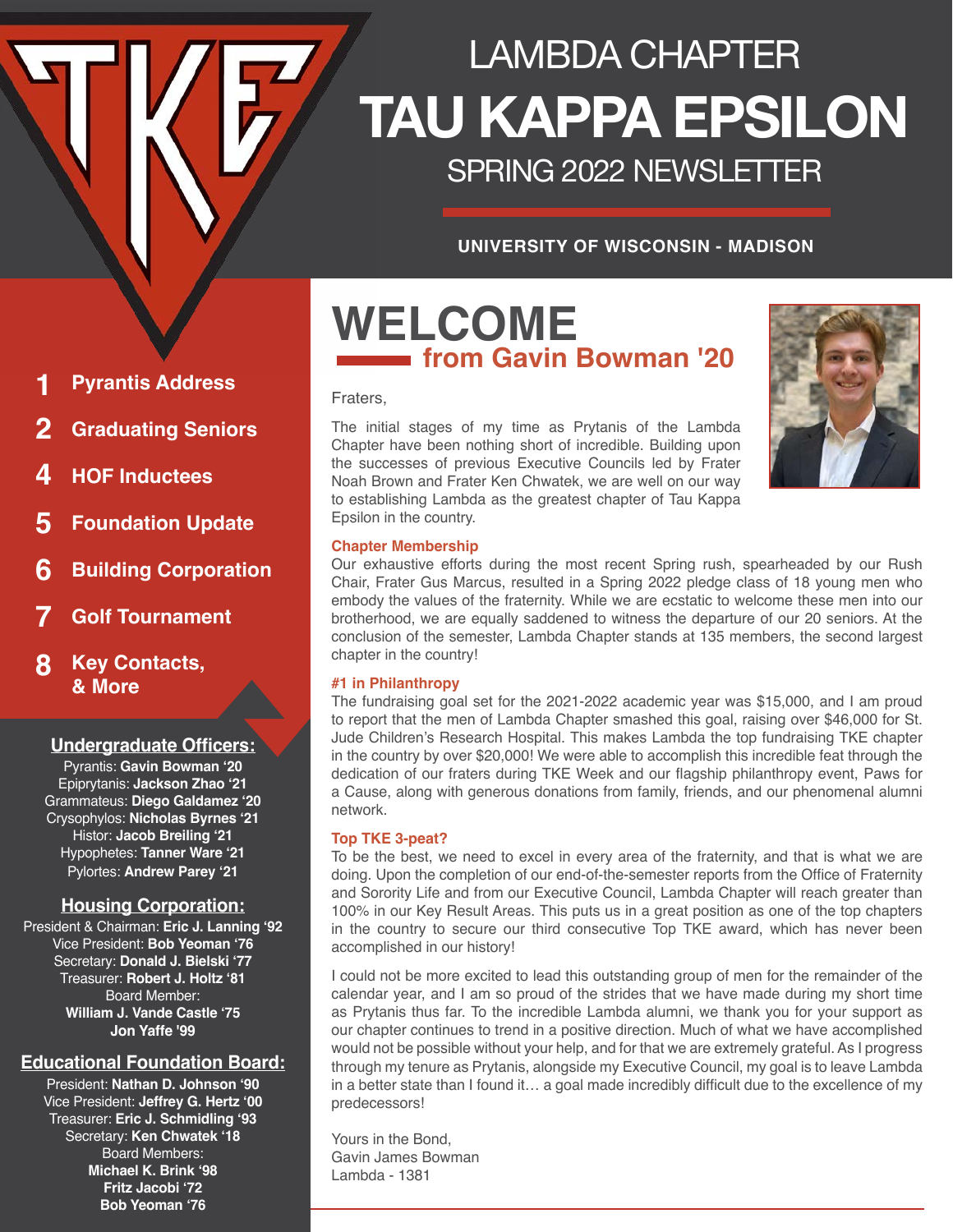

#### **LAMBDA CHAPTER OF TAU KAPPA EPSILON**



### **Sam Birnberg**

Sam, a member of our fall 2018 pledge class, will be graduating with a degree in supply chain and business management. He will be working for Niagara bottling as a supply chain rotational in Los Angeles County. Sam is also a former recruitment chair for our chapter.



#### **Joe Burich**

Joe, a member of our Fall 2018 pledge class, working for ATEC Spine in Tampa, Florida as an associate sales representative. Joe is also a former Hegemon for our chapter.



#### **Jakob Czupek**

Jakob, the president of our spring 2019 pledge class, will be returning to Madison in the fall for grad school for his master's in accounting then continuing with KPMG as an audit associate in their Chicago office after graduation.



#### **Logan Davis**

Logan, a member of our fall 2018 pledge class, will be working as an investment banking analyst for William Blair, in their Chicago office after graduation. Logan has previously held the treasurer and vice president positions for our chapter.



### **Jeffrey Gold**

Hi, my name is Jeffrey Gold, and I am a senior majoring in Industrial Engineering with a certificate in Entrepreneurship. I am from San Diego, however, have found a love for the varying seasons and life in the Midwest, and am excited to continue my life in the Midwest next year living in Chicago working in a consultant/ business analyst role. I am so excited for my career and future opportunities ahead and am forever grateful to TKE for allowing me to develop as a leader, a peer, and an overall person.



#### **Colin Hilton**

Colin, a member of our fall 2018 pledge class, will be returning to Madison for one more semester before moving to Los Angeles to work television production for CBS. He hopes to pursue his own film/TV writing career.



### **Adam Johnson**

Adam, a member of our fall 2018 pledge class, will be graduating with a bachelor's degree in mechanical engineering and certificates in both entrepreneurship and business fundamentals. He is going to stay in Madison and work at Last Lock as the Lead mechanical engineer.

### **Artyom Karyukin**

Artyom, a member of our fall 2018 pledge class, pursuing a master's degree for one year before going on to medical school.

### **Zach Keller**

Zach, a member of our Fall 2018 pledge class, will be graduating with a degree in engineering.





Page 2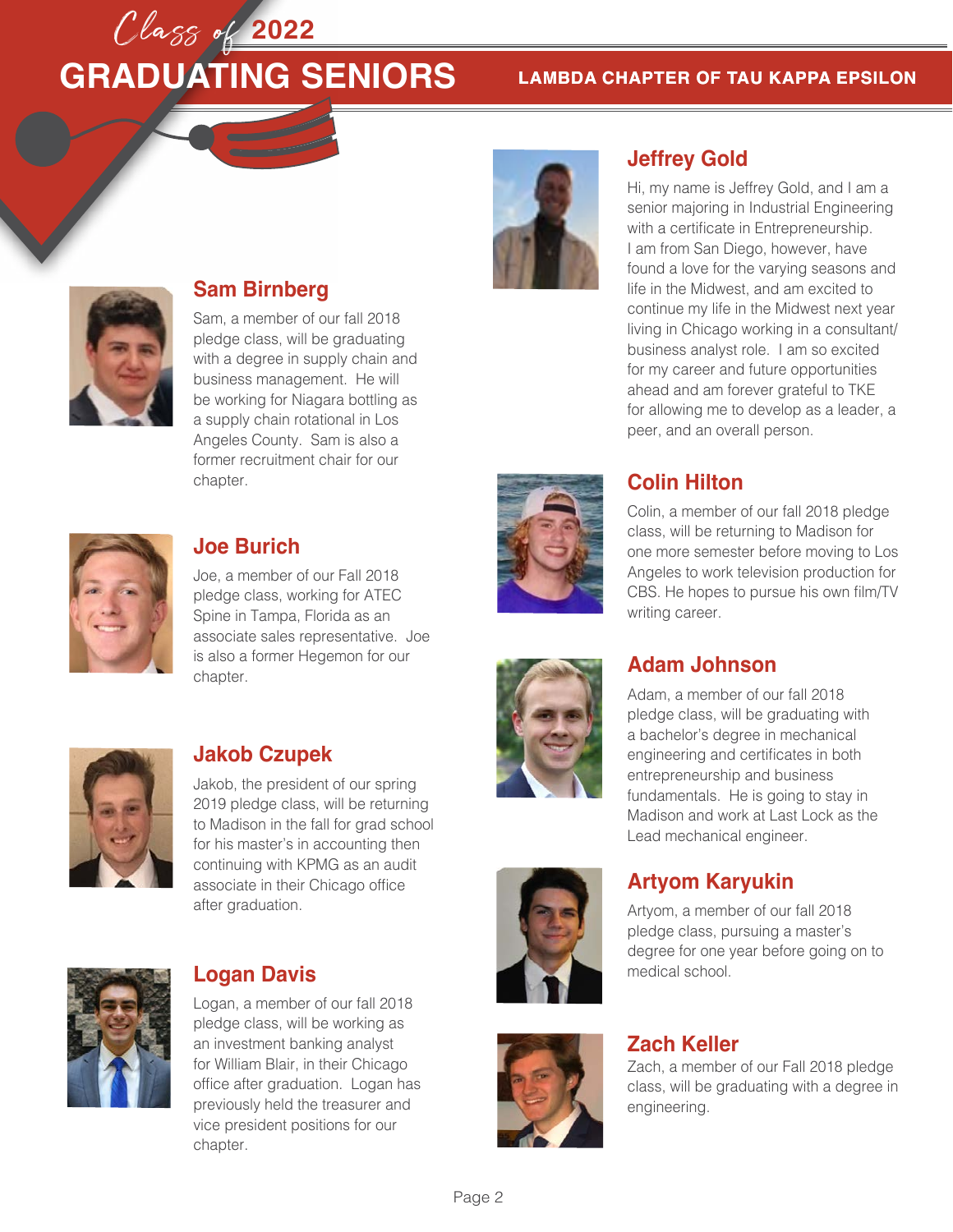#### **LAMBDA CHAPTER OF TAU KAPPA EPSILON**



### **Troy Kesselmark**

Troy, a member of our spring 2019 pledge class, will be working at the WI State Public Defenders office as a paralegal. He plans to go to law school one or two years following.



## **Charles Pingry**

Charles, a member of our spring 2019 pledge class, is still in the process of hearing back from multiple companies about full time positions for after graduation and is looking to find a job that he is passionate about.



**Alex Meurer**

Alex, a member of our fall 2018 pledge class, will be working for Arrive Logistics as an Account Executive in their Chicago office. Alex has previously served as our chapter's Chief Justice.



### **Grant Seils**

Grant, a member of our spring 2019 pledge class, is currently applying to medical school and will continue to work as a paramedic this upcoming year.



## **Tom Morton**

Tom, a member of our spring 2019 pledge class, will be working in either financial planning, real estate, or marketing after graduation this spring.



## **Kurtis Thelen:**

Kurtis, a member of our fall 2018 pledge class, will be working for ARCO National Construction in St. Louis after graduation.



# **Callan Patel**

Callan, the president of our fall 2018 pledge class, will be working for Ancestory.com in their San Francisco office as a Genomic Algorithms Engineer.



## **Eric Weyker**

Eric, a member of our fall 2018 pledge class, will be graduating with a degree in Management and Human Resources. He will be working for the University of Wisconsin Madison in the HR Job Rotation Program for the next two years. Eric also hosts trivia at various bars around Madison and is our former Vice President.



### **Mathew Phelan**

Mathew, a member of our spring 2019 pledge class, will be completing his master's in accounting at UW Madison upon graduation.



## **Brendan Zimmer**

Brendan, a member of our fall 2018 pledge class, plans to work in the large data industry after graduation in data analytics or business intelligence after graduation.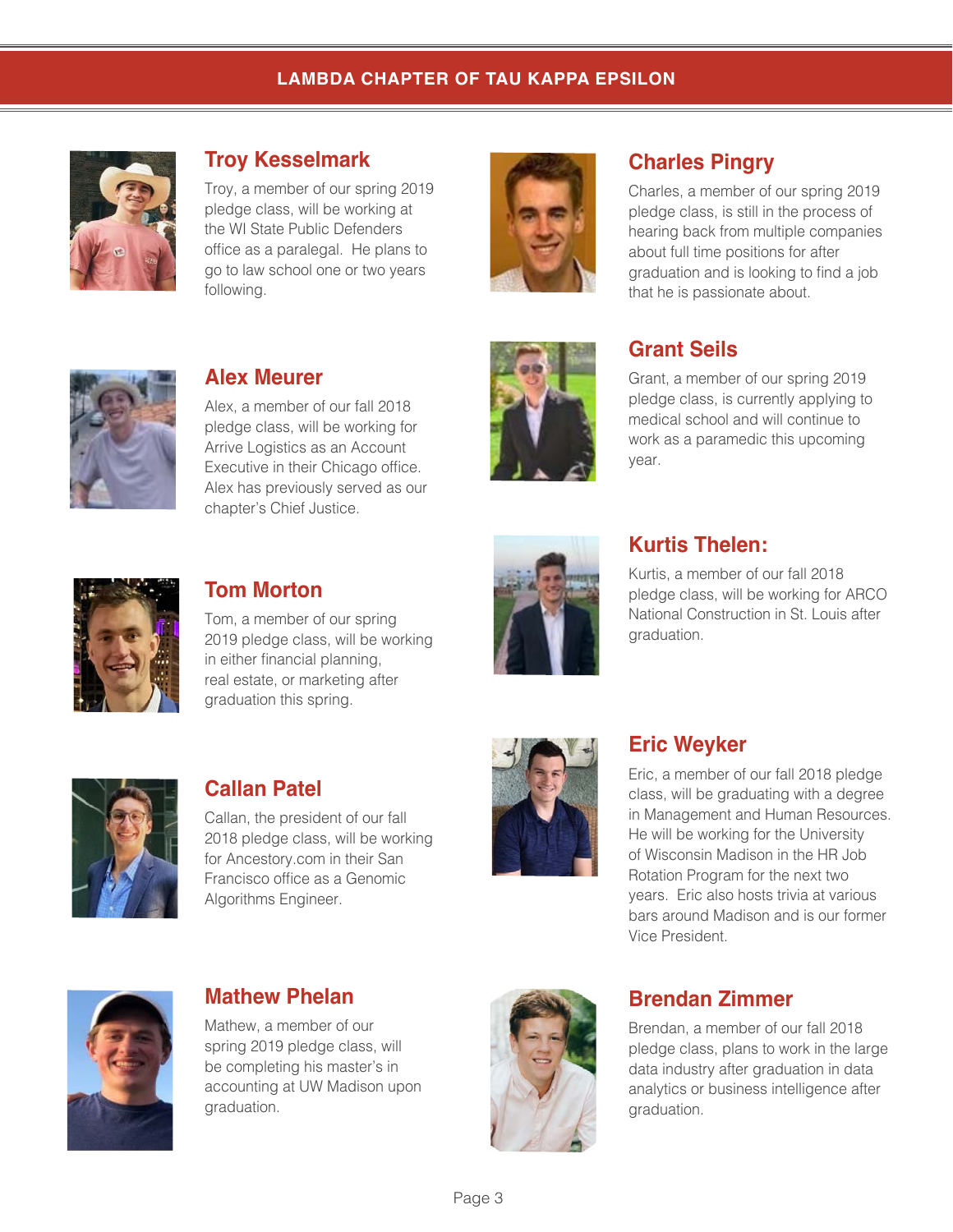# **HALL OF FAME LAMBDA CHAPTER OF TAU KAPPA EPSILON**

# **2022 INDUCTEES**

#### **The induction for 2022 Hall of Fame honorees: Friday, September 30, 2022 The banquet will be held at the Memorial Union with cocktails being at 6:00pm.**

A block of 20 rooms is available at the Madison Concourse Hotel. Double rates are \$449.00 per night (Govenor's Club King) and \$389.00 per night (Concourse Premier Level King). Two night minimum. Please call the Concourse directly at (800) 356-8293 and identify yourself as part of the TKE Alumni Group.



# **John Jenson '70**

Jon Jenson received his BS from the University of Illinois, graduating in 1974. He returned and completed his Masters' degree in Architecture in 1976. As a donor and life loyal TKE, he has been a part of the LCBC Board

of Directors since 2003, serves as a Chairman of the Housing Subcommittee, and has received the Distinguished Alumni Award from the Mu Nu chapter. He has helped Lambda Chapter manage the parking lot repaving and roof replacement projects. Jenson now works as a registered architect, a licensed Real Estate Broker, and is a LEED Accredited professional. Along with many other professional milestones, he represented the University of Wisconsin System in the University of London exchange program in 1991.



# **Robert Weigend '72**

Robert Weigend '72: Rob Weigend received his Doctor of Law from the University of Wisconsin, Madison in 1975, after graduating with a BA from the University of Wisconsin,

Milwaukee in 1973. Here, he served as Prytanis of Zeta Zeta Chapter of TKE. Visiting Lambda Chapter in the mid-1980s, he pleaded with Board members to delay selling the house because of its poor condition and disarray and made it his goal to save it. His newly-appointed Board of Trustees, including Fritz Jacobi and Mike Radoff, worked to preserve the TKE house by repairing and renting it, and eventually re-established Lambda Chapter. In his professional experience, he has worked as a retailer, lawyer, lobbyist, journalist, and realtor, and currently works as an attorney for his own law firm, Weigend Law Office, PLLC.



# **William Vande Castle '75**

William Vande Castle graduated from the University of Wisconsin, Madison in 1976 with a BS in History, returning to finish his Juris Doctorate in Law in

1979. As an alumnus of the Lambda chapter, he has been a Board Member of the TKE Lambda Building Corporation since 2012 and served as Board Chair from 2016 to 2018. He currently is a Senior Partner for Vande Castle, S.C. in Green Bay, Wisconsin. William also acted as legal counsel to the district overseeing the redevelopment of Lambeau Field and its continuing development. In the past few years, he has continued to help his community by serving as a Board of Education member and President for the Holy Family School in Green Bay and the Men's High School Soccer Coach for Notre Dame Academy.



## **Nate Johnson '90**

Nate Johnson graduated from the University of Wisconsin, Madison in 1994 with a BA in Communications. During his time in Lambda Chapter, he served

as the chapter Historian and the Rush Chairman. As an alumnus, he served as a Chapter Advisor from the late 90s to early 2000s and has maintained his role as President of the TKE Lambda Chapter Foundation since 2019. With over 26 years of experience as a Human Resource professional, he currently works at Caterpillar as the Talent Acquisitions Manager leading a team of advisors focused on the Construction Industries segment.



# **Jonathan Yaffe '99**

Jonathan Yaffe received his BA in Accounting from the University of Wisconsin, Madison in 2003. As a dedicated Lambda Chapter alumnus, Jonathan serves as Controller for the Building Corporation Board and has managed the accounting and tax filings since 2007, saving the chapter from having to recruit a thirdparty firm. He is now a Certified Public Accountant and Chartered Alternative Investment Analyst, working currently for Kula Investments, LLC. He has built out the company's infrastructure from scratch and oversees their operations and data engineering.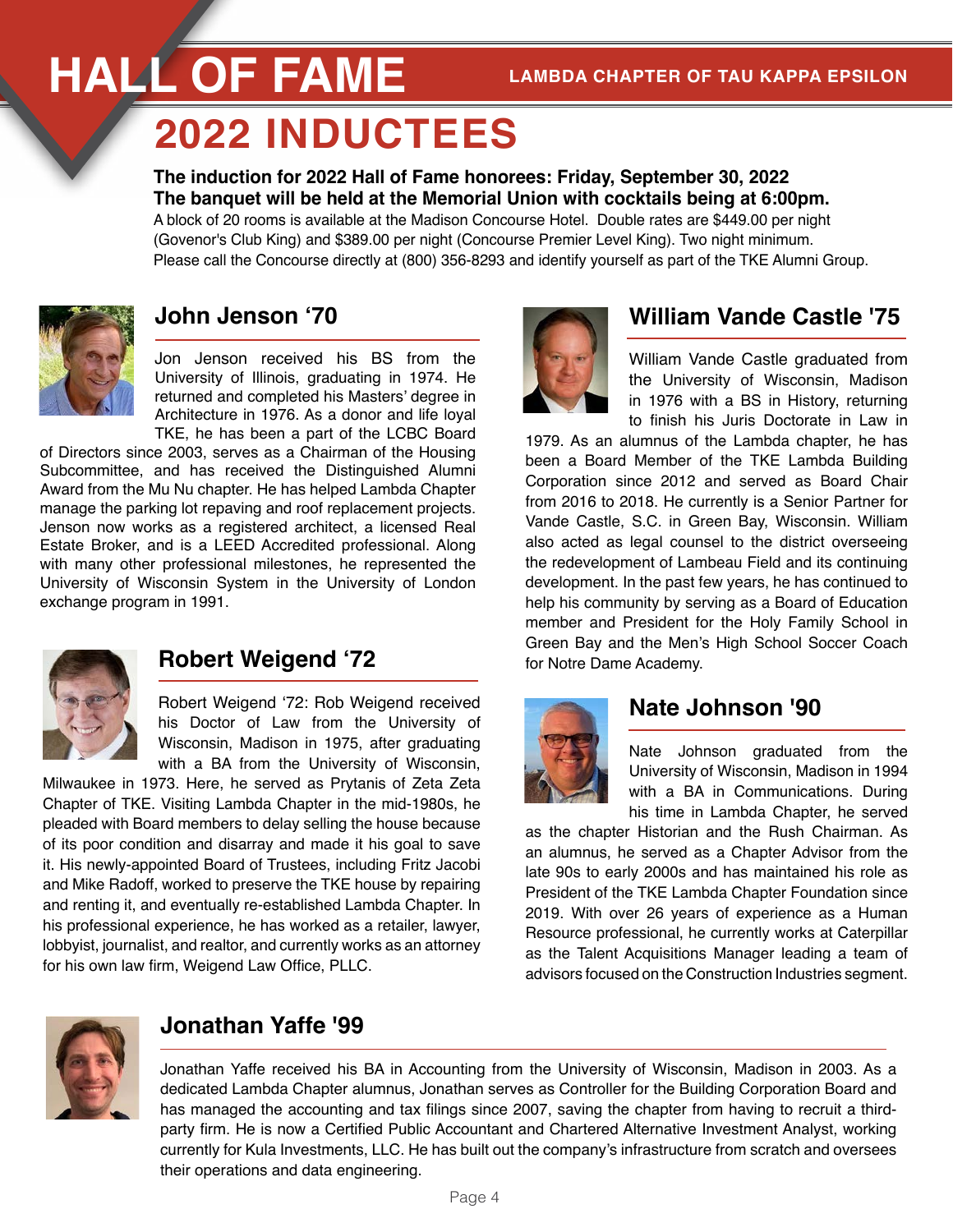

## **FOUNDATION UPDATE FROM NATE JOHNSON**

Dear Fraters,

It seems like yesterday that I joined the TKE Lambda Chapter Foundation and it has been a rewarding experience.

Beyond a lot of great brainstorming discussions we have had during our foundation board meetings while we formed as a team, a lot has been accomplished, most notably include:

- Attaining 501(c)3 non-profit organization status with the IRS meaning donations to the foundation are tax deductible;
- Awarding 1 or 2 scholarships every year to deserving active Fraters supporting academic and leadership growth.
- Provided scholarships for leadership growth opportunities, such as Regional Leadership Conferences, that TKE sponsors leading to high participation rates by active members;
- Partnering with the active chapter and our consultant to launch a career and networking site accessible to active and alumni;
- Supporting and partnering with the active chapter and our consultant on the Lost Frater Initiative to track down and reconnect with Fraters, leading to opportunity for more alumni engagement.
- Hosting several alumni virtual happy hours during the height of the COVID pandemic lockdowns, reconnecting generations of Fraters;
- Supporting new active and new initiates with the opportunity to complete the CliftonStrengths assessment (formerly known as StrengthsFinder 34); AND
- Supporting the Lambda Chapter Hall of Fame.

This year we were fortunate to again, be in the position to award 2 scholarships. We had a strong list of applicants and the decision was not easy but I am proud to say that our award winners are very fine young men with bright futures. Our scholarship winners are Gavin Bowman (current Prytanis) and Marcus Thelan.

Pivoting to the future, I wanted to share a few of the opportunities we are considering:

*2022 TKE Lambda Chapter Foundation Scholarship winners Marcus Thelan (left) and Gavin Bowman (right) with Foundation President Nate Johnson (middle)* 

- Continuing and growing our scholarship opportunities for active Fraters.
- Continuing to support our Fraters at TKE leadership conferences, academies and Conclaves.
- Providing support to build a library in the chapter house supporting academic success of the chapter members.

Additionally, we are planning a Graduating Senior celebration along with a Fraternity For Life ceremony on May 7th. More to come in the coming weeks as those details are finalized.

Fraters, we can not do it without your support.The foundation is completely funded through donations and fundraising activities. You can donate directly to the foundation at https://omella.com/wZsqJ or by contacting the foundation at tkelambdafoundation@gmail.com or by calling me at 608-512-3619.

Also, I encourage you to consider participating in the first annual TKE Lambda Chapter Foundation golf outing and BBQ fundraiser (information elsewhere in the newsletter).

You can also learn more about the foundation through the annual report put together by the foundation Treasurer Eric Schmidling.

In closing, I want to thank the other foundation board members: Jeff Hertz (Vice President), Eric Schmidling (Treasurer), Ken Chwatek (Secretary), Fritz Jacobi, Michael Brink and Bob Yeoman for all their continued energy and dedication to a great cause. I also want to thank James Easter (Chapter Advisor) for what he does to tie all the alumni volunteer boards together. If you are interested in joining this dedicated team please contact me.

I am looking forward to an exciting finish to 2022! YITB, Nate Johnson '90 President, TKE Lambda Chapter Foundation

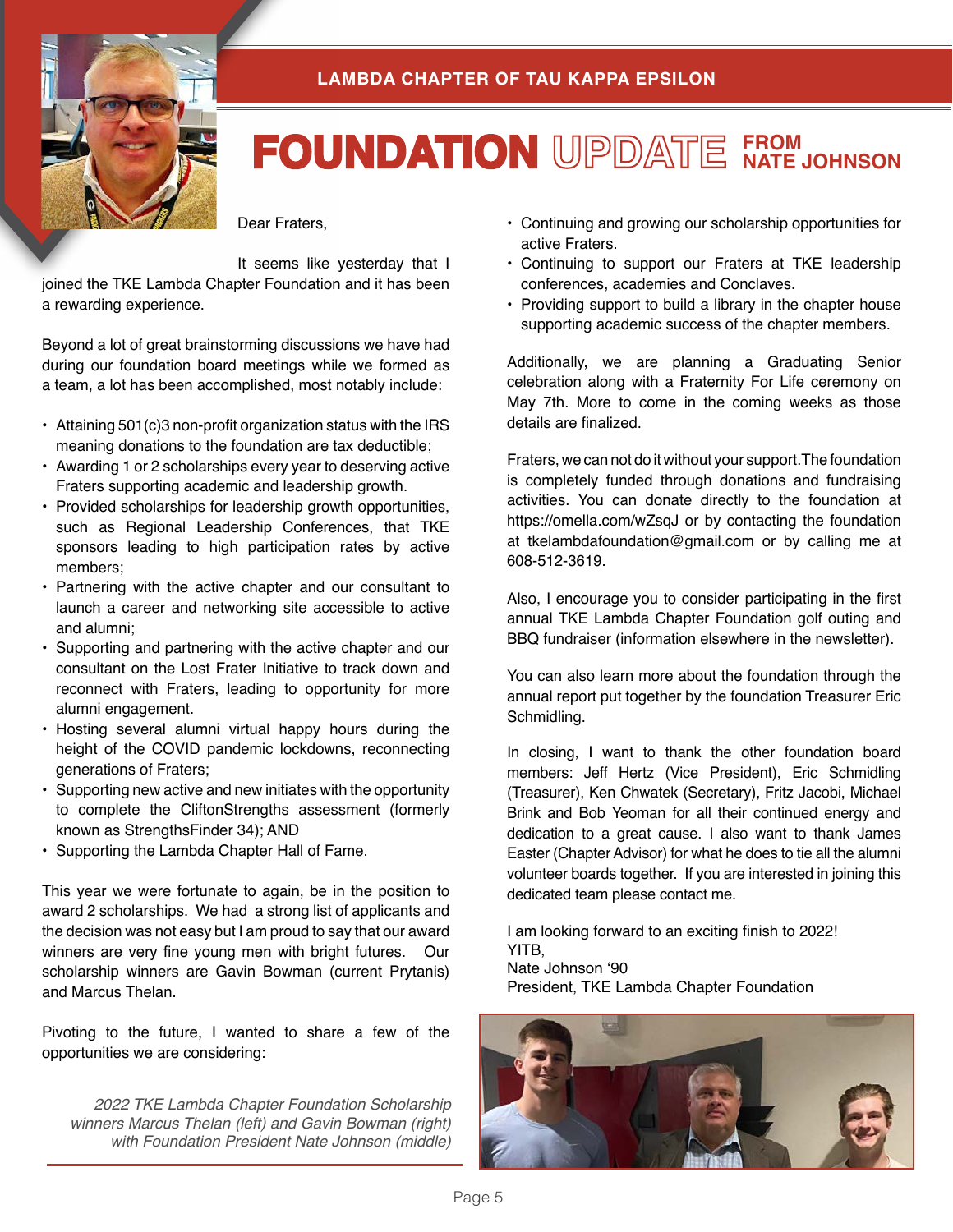#### **LAMBDA CHAPTER OF TAU KAPPA EPSILON**

# **BUILDING CORPORATION**

Dear Lambda Members and Alumni,

It continues to be an exciting time at Lambda Chapter. In addition to the currently full Chapter House, we will have 31 members living in the House this Fall. Chapter membership continues to be strong at over 140 members. New elected President, Gavin Bowman and Treasurer, Nick Byrnes are on track to lead the Chapter to a third straight Top Teke Award! By nearly every metric, the Chapter continues to excel.

After spending over \$110,000 on improvements last year, we are planning even more projects this year. At the top of the list, we are planning to replace the flooring in the Chapter/ Dining room, front stairwell and second/third floor hallways. We are also looking to add new folding tables for the dining room. We are planning this for Summer 2022. We plan to re-landscape the front yard. A major project we are looking to undertake for Summer of 2023.

**This year, donations to the Building Corporation will go to specific house improvements. The undergraduate chapter identified its top wish list. The top items are:**

- **Flooring in Dining Room, Front Stairwell and 2 Hallways**
- **Dining Room Folding Tables**
- **Front Yard Re-Landscape**

**Support the House Fund at: <https://app.omella.com/o/n9ZbU>** We continue to upgrade the House and provide educational and leadership opportunities for our members. We have many upcoming alumni events and would encourage you to take part in the Chapter's momentum of excellence. We are hopeful you can stop in to see the updates at the House and visit with the members of Lambda Chapter.

We hope to see you soon!

Yours In The Bond, Eric Lanning, President Lambda Chapter Building Corp, TKE

#### **ALUMNI ADDRESS UPDATES**

**Jack Concannon (initiated 2008)** 108 East 38th Street, Apt 1403 New York, NY 10016

**Benjamin Rangel (initiated 2010)** 140 E. Rosedale Ave. Milwaukee, Wisconsin 53207

**Alexander Levine (initiated 2001)** 11 Shady Ln. Dobbs Ferry, NY 10522



#### **Craig Chester**

Craig and Amy Chester celebrated their birth of their son Morgan on December 31, 2021. Craig lives in University Park, MD outside of DC

has a 2.5 year old daughter, Rebbie. Craig looks forward to helping out with the Lambda Chapter Alumni Golf Outing in Madison this year year.

#### **Thomas Weith**

#### Dear Fraters,

In 2021 I wrote a book entitled "Jesus Returns for the Elect" by Thomas Pauli (my author name). The book tells about "End Times" and can be purchased at Amazon for \$11.95. I am confident in saying that this is the most important book you will ever read.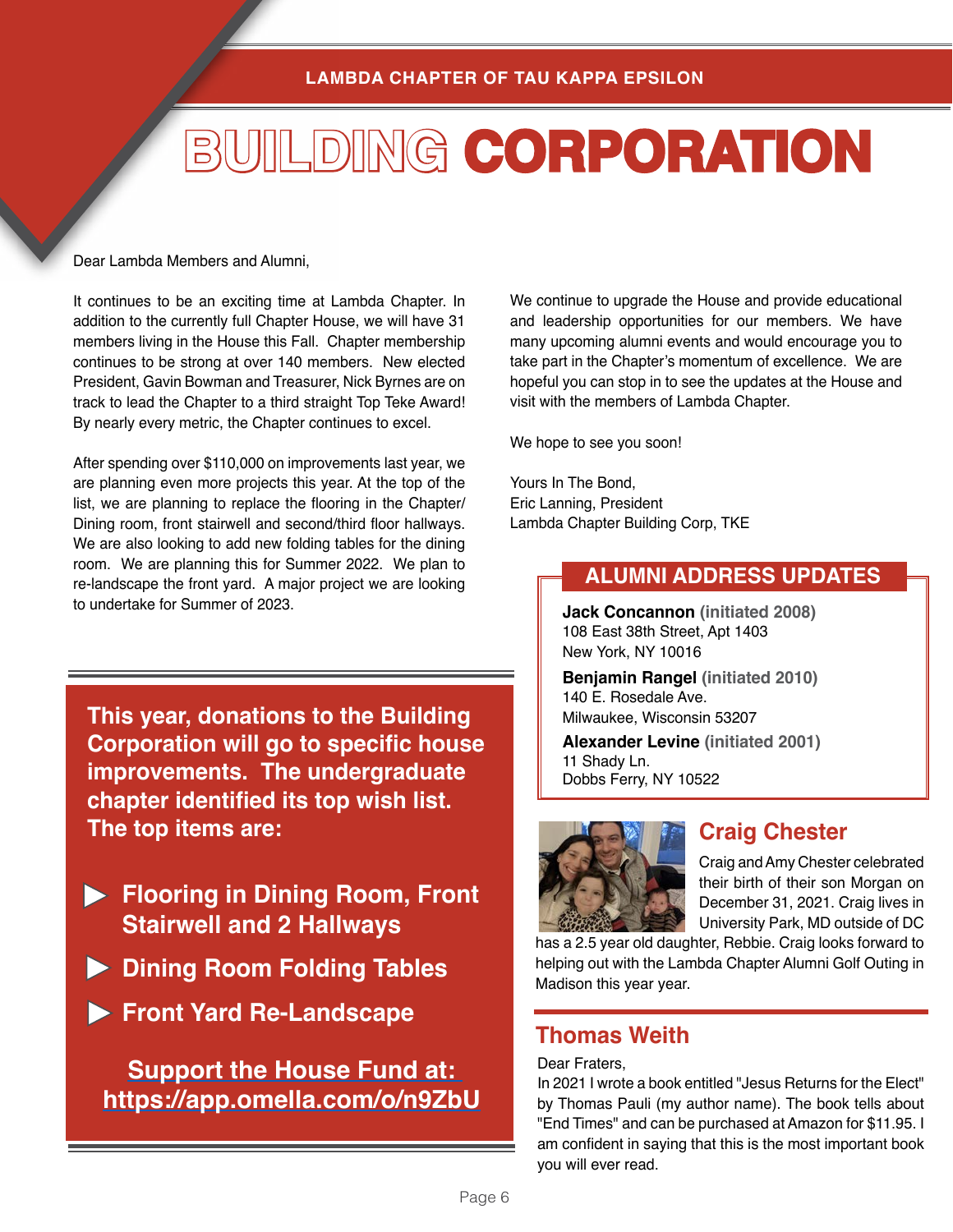# **SAVE THE DATE LAMBDA CHAPTER OF TAU KAPPA EPSILON**

# **TKE LAMBDA CHAPTER FOUNDATION GOLF TOURNAMENT FRIDAY, AUGUST 26TH, 2022**



**Many of you asked, we delivered. Join your fellow alumni, chapter members and their families at The Bridges on Friday August 26th for a four-person scramble.** 

*Cost for the golf tournament is \$100,* which includes 18 holes, cart, range balls, hole skins and the overall tournament. The golf outing will benefit our chapter foundation to fund scholarships for our undergraduate fraters. The time of the golf outing is yet to be determined.

Immediately following the golf outing, we invite alumni & their families as well as undergraduate members, significant others and parents to come to 216 Langdon for a catered BBQ. Even if you do not participate in the golf outing, we welcome you at the Teke house for this family friendly event. *The cost of the BBQ is \$30 per person.*

The following morning (August 27th) join your fellow alumni, undergraduates, and their families for brunch at Monona Terrace at 10:30 AM to kick off the school year, review 2021-2022 and learn more about the future aspirations of the chapter and foundation. *The cost of the brunch is \$30 per person.* 

**8/27 - Family Brunch at 1892 Monona Terrace** 

**Start Building Your Foursomes!**

There is a block of 40 hotel rooms at the Hilton Monona Terrace. *A rate of \$225 a night is good for the nights of August 26th and 27th.* When you call to book a room, please reference booking code TKELAM for the discounted rate. The hotel phone number is 608.255.5100 or one can call Hilton Reservations at 800.445.8667. Booking is also available at hiltonmadison.hilton.com.

How can you help? Recruit a foursome, serve on the golf outing committee, be a hole or tournament sponsor, donate an auction item, et.al. Reach out with any questions or interest- email Michael Brink or call him at 612.310.5271. Thanks for your help and interest in advance.

Payment and official registration will follow very shortly. In the meantime, gather your foursomes and book your hotel rooms. Looking forward to seeing many of you in Madison in late August.

#### **The link to sign up is listed here:**

[https://events.golfstatus.com/event/3053edfc-376a-4819-99ef-72a28e488d9f/details/registration-details](https://events.golfstatus.com/event/3053edfc-376a-4819-99ef-72a28e488d9f/details/registration-detail)